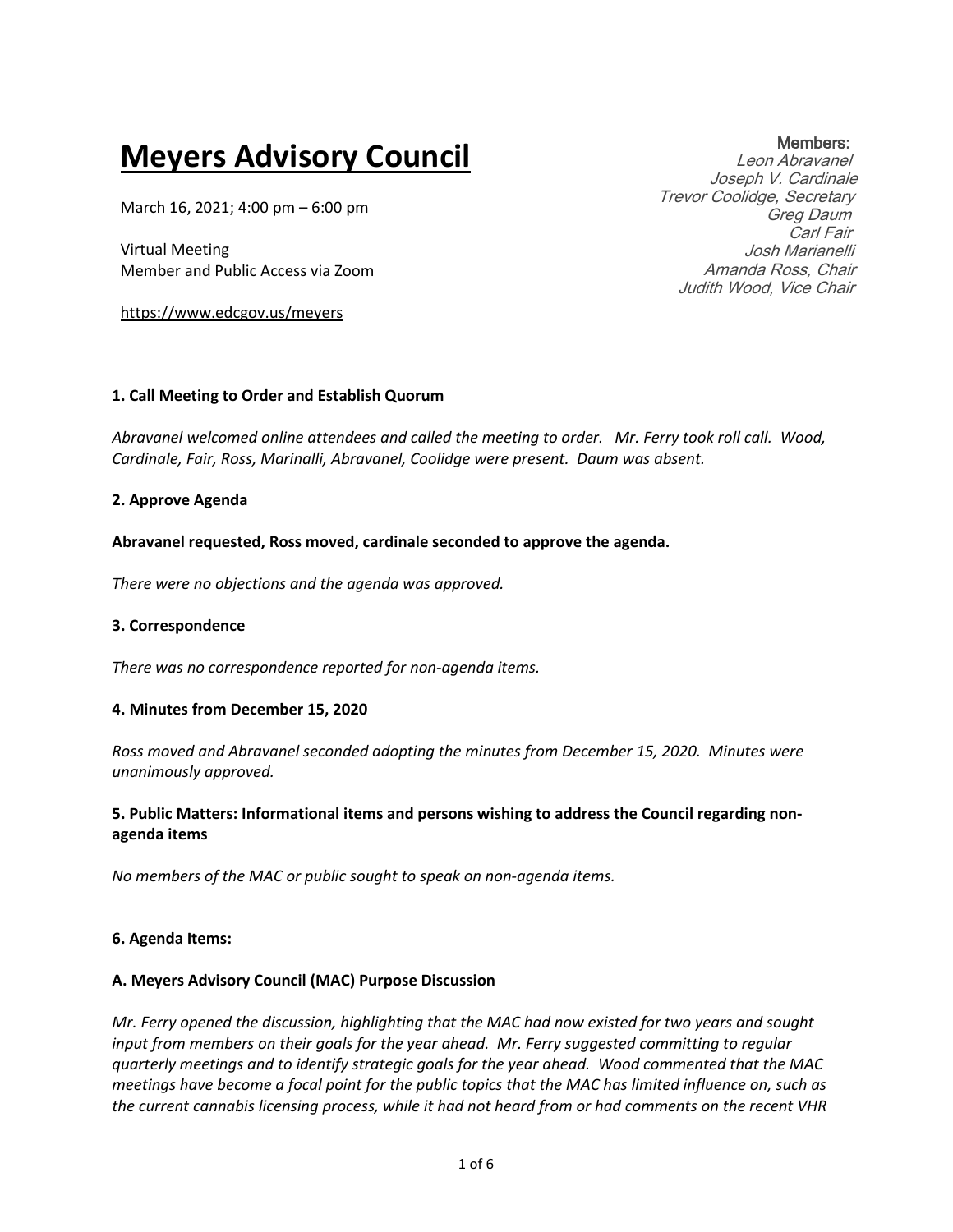*ordinance. Ross noted that one of the goals identified for the MAC was to "serve as a conduit between the Meyers Community and the County government" and that she shared a similar feeling. Ross also noted that being a place for the community to get together and discuss issues has been very valuable. Ross reflected that while issues may come up outside of identified priorities, having strategic goals is critical. Mr. Ferry shared the EDC resolution for the formation of the MAC (including the requirement to have seven members of Meyers on the MAC) and implementation of the MAP for reference. Ross asked if meetings are recorded in order to share the meetings with BOS members and the planning commission; the meetings are not recorded.*

*Ferry continued with review of the history and formation of MAC; the MAP was adopted in 2018 and formed the MAC. The purpose of the MAC includes to provide for the review of projects, design standards, the area plan, to provide recommendations to the Planning Commission, and to serve as a conduit for the Meyers community and County government.*

*Ferry noted that progress on the MAP by the MAC has faced challenges with funding related to COVID over the past year.*

*Cardinale expressed concern that there isn't a budget for the MAC. Cardinale asked about funds to advance the MAC, such as comment/request cards for the public to provide ideas. Mr. Ferry indicated that he would review the concern and request with the BOS.* 

*Trevor noted that maybe we should focus on key items such as cleaning of the Meyers Corridor, safe crosswalks, and economic development.*

*Wood asked about how the MAC can get critical data from the County to help inform the MAC, such as the transfer of vacation rentals, primary house sales, population changes, or the number of residents that have lost insurance, that impact decisions.*

*Fair noted that he could ask the Board of Realtors about real estate transaction information. Wood is interested in learning about how many new home buyers are new primary residents in comparison to how many are transferring to VHRs.* 

*No action was taken.* 

## **B. Priority Setting & Review of Meyers Area Plan**

*Mr. Ferry presented several documents related to the MAC, beginning with the Meyers Community Vision, then provided an overview of the original Meyers Advisory Council, noting that Greg Daum was the only remaining member, followed by the current Meyers Area Plan (MAP), that focuses on the commercial core area of Meyers while covering elements ranging from recreation to land use to transportation.*

*Josh noted that he appreciated the review of the projects and was interested in reviewing what projects had occurred and which projects were coming. He thought it might be critical to review what the MAC's priorities are and set project priorities to organize our focus.*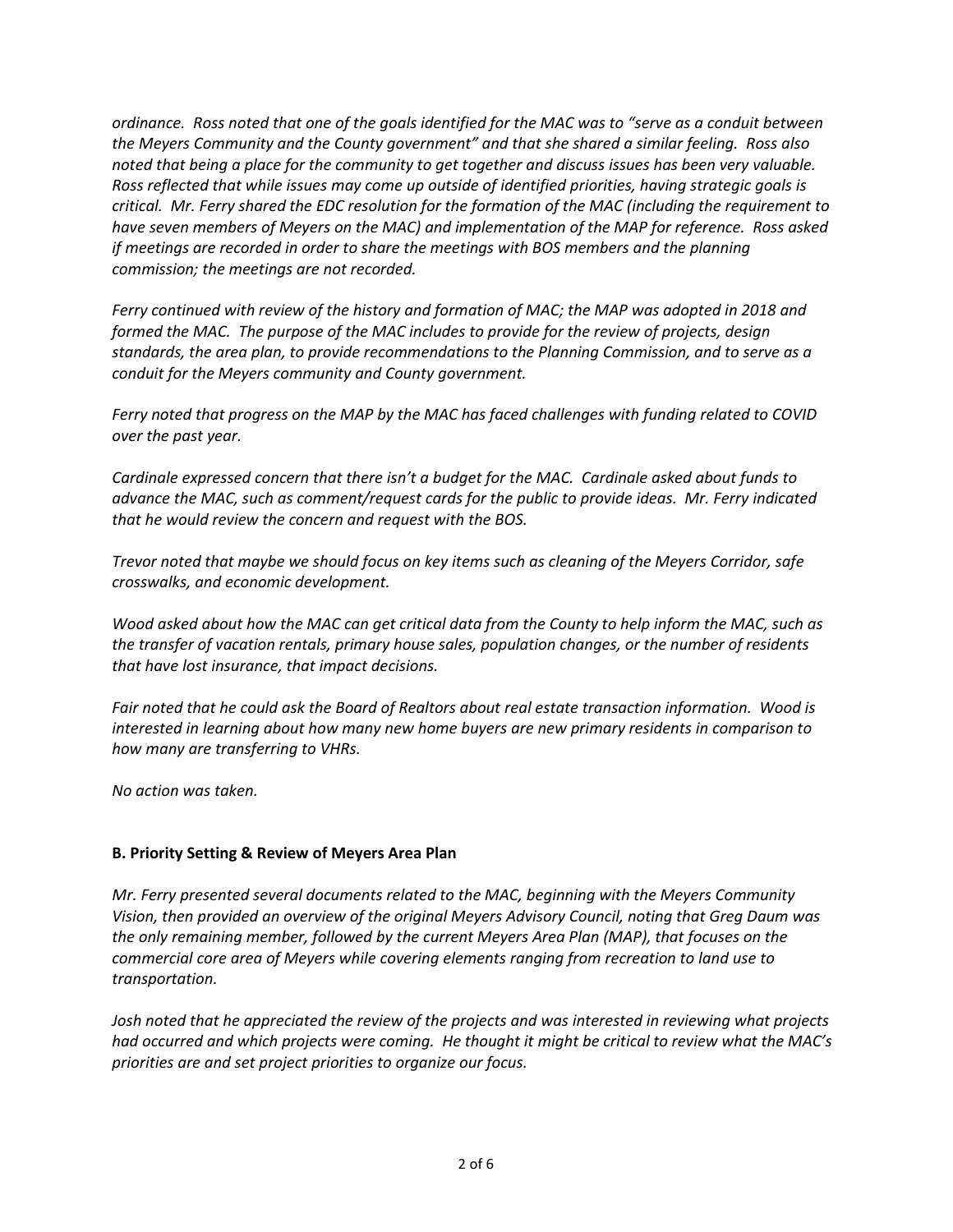*Ross asked if there could be an opportunity to review the prioritization of projects again, while noting that the plan wasn't very old. Ross also noted that other elements, such as the VHR clustering topics hadn't been before the MAC, but it had been in front of other entities.*

*Abravanel commented on seeking safe crosswalks and expressed a desire to lead the crosswalk issue. Abravanel asked about having a single issue for each member. Ross noted that it might be better to have partners to have more backing. Abravanel initially commented on having Ross and Wood on VHRs, Ross and Coolidge on Meyers Welcome Signs, Abravanel and Cardinale on Crosswalks, Cardinale and Josh on bike paths. Coolidge commented that appointing leads was a good idea, but to be cautious as to how many people might be contacting a single EDC county on behalf of the MAC.*

*Ross suggested polling the community on priorities, with wide support from other members.*

*A number of items were discussed for possible priority with VHRs, crosswalks, beautification, economic development, and bike trails as leading issues.*

*There were no comments from the audience and no action was taken.*

# **C. Firewise Presentation**

*Leona Allen was present as a community member representing the Firewise USA community effort.*

*NFPA established the Firewise program to assist homeowners defend their homes against fire and promote community wide efforts against fire. Leona is working with her neighborhood to get Firewise recognition. She reviewed the key steps for a neighborhood to pursue Firewise recognition, which include:*

- *1) Identify neighborhood*
- *2) Form a committee*
- *3) Conduct a risk assessment*
- *4) Develop a plan*
- *5) Have work program/days*
- *6) Keep records and apply for certification by NFPA*

*Golden Bear and Cold Creek Trail have previously achieved the Firewise designation and have received either discounts or reinstatements of insurance. The Tahoe Resource Conservation District has partnered to help with fuels reduction and reporting.* 

*Leona noted that the outreach effort is currently underway and that she was seeking support from the MAC. Her neighborhood involves the Mewuk to Wintoon area along North Upper Truckee Road.* 

*Leona encouraged others to review how to form a Firewise community online, or contact Tahoe Resource Conservation District, or LVFPD for additional information.*

# **D. Tahoe Paradise Park Update**

*Cardinale provided an update that the Park has been closed for filming an HBO special.*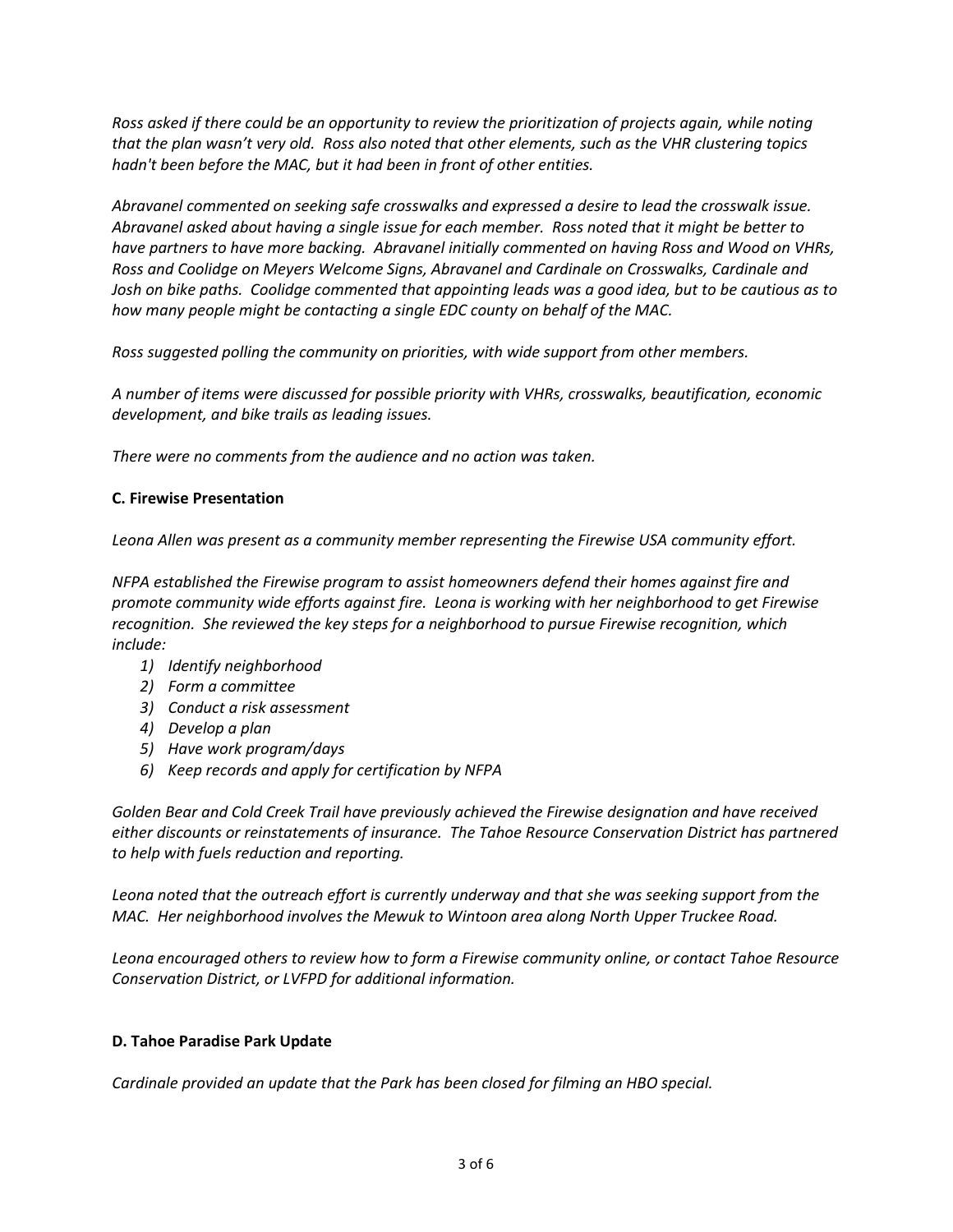*Cardinale has been looking for a grant writing assistant, and encouraged anyone to contact Park or Park Board staff if interested. The position would be working to help seek out funding for facility upgrades at the park.*

*There is a Board meeting the last Thursday of March and a park cleanup day in May. The Park's website is the best way to learn about what is going on with the park regarding closures and events.*

## **6. E. Meyers Crosswalks Discussion**

*Abravanel welcomed Donaldo Palaroan with EDC DOT. Palaroan indicated that Pioneer Trail and Apache are the next major projects in the Meyers corridor for the DOT.*

*Donaldo suggested the R1-6 Sign used in Tahoe City by Caltrans as a crosswalk upgrade. He suggested they might be an opportunity to use them in Meyers to address vehicles that speed up after the roundabout.*

*Cardinale asked about a pedestrian signal and Palaroan noted that it is in a Caltrans highway and outside of the County's influence. Cardinale asked about funding from 15 or 20 years ago. Donaldo noted that the County evaluated an intersection around 2007 and was found to not require a traffic signal.*

*Palaroan shared that a road safety audit was completed as recently as 2015/2016, but Caltrans does not currently appear to have implementation plans. Ross asked about using TOT funds dedicated to tourism impacts, such as improving pedestrian safety. Palaroan indicated that it would require review of how the funds are used and would then require review by the County and Caltrans.*

*Ross asked if a letter would help move things forward. Palaroan suggested that the MAC submit a request. Ross asked Trevor to work with Palaroan to draft a letter to request that Caltrans work with EDC DOT to review the crossings for Abravanel to sign.*

## **6.F. Bike Paths Discussion**

*Mr. Ferry provided an overview of the current state of bike paths in the County. Ferry noted that the USFS had recently held a workshop opening trails to Class-1 e-bikes. Ferry shared that Measure S and Measure R funding constructed Pat Lowe Bike Bath, Sawmill Bike Path, Lake Tahoe Bike Path. Upcoming key projects include Apache Avenue for summer 2022 or 2023 that will include a sidewalk and Class 1 bike path. EDC sought ATP funding for the San Bernardino path, but was unsuccessful. EDC has taken over responsibility from the CTC to implement the greenway project, with segments being constructed in phases. Currently completing College to Sierra Boulevard. A future segment will go to the Y, and an additional segment to Meyers.*

## **G. Meyers Commercial Cannabis Scores Announcement**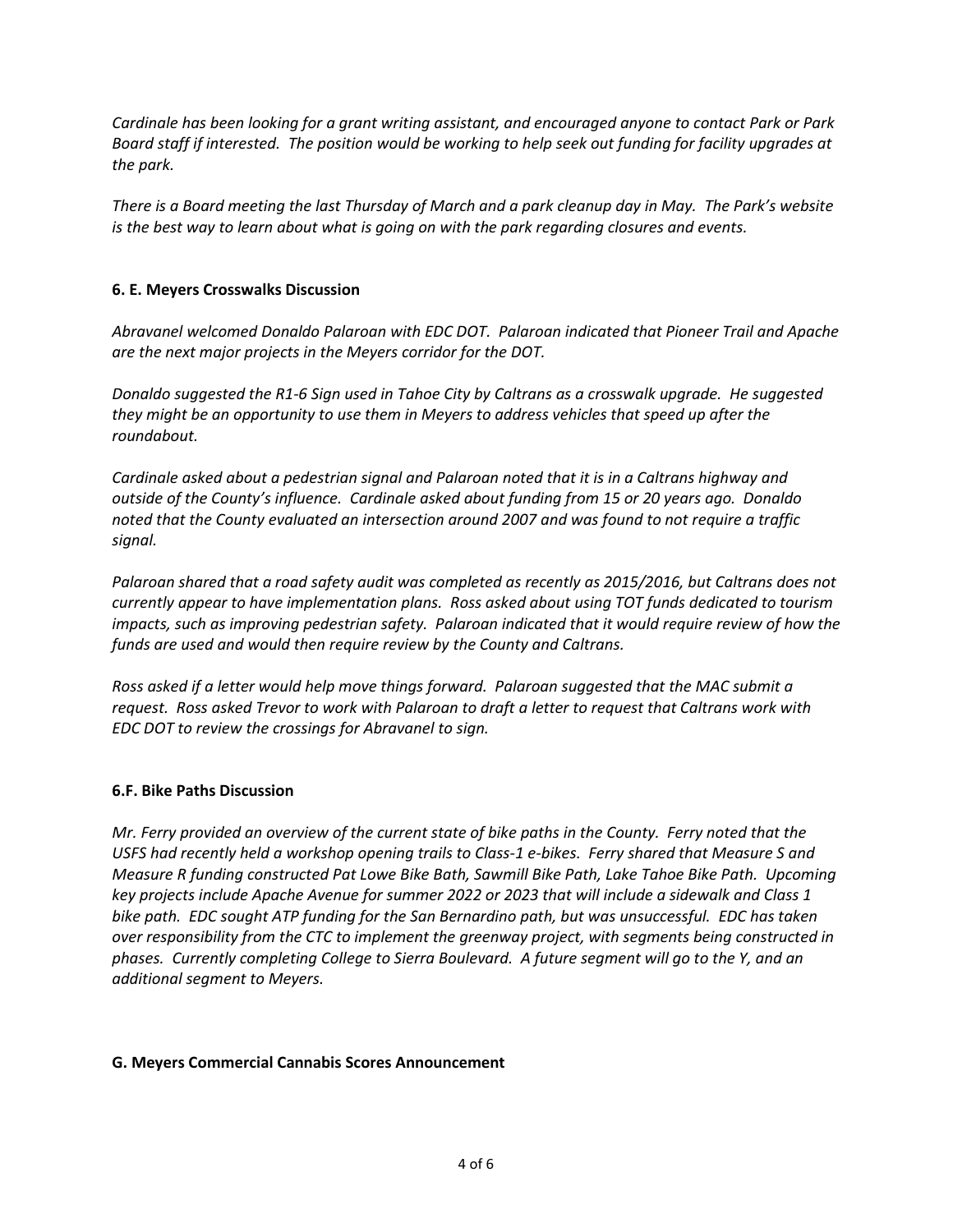*Mr. Ferry provided an overview of the EDC cannabis process and stressed that the MAC had no part in determining the scores, selecting the locations, or reviewing the applications. EDC is considering one retail license in Meyers and seven retail licenses in the rest of the County. Applicants had 30 days to submit an application for the lone retail location. On March 5, 2021, scores were sent to applicants, in addition to being sent out as a press release. The scores were based on five categories - Distance to a Residence, Security Plan, Odor-Control Plan, Background Check, Plan to Prevent Theft and Access. As part of the Conditional Use Permit (CUP) process, the item will likely be initially subject to MAC review, followed by the Planning Commission approval, with the potential to appeal to the Board of Supervisors. Ferry indicated that it would be several months to go through the process.*

*Mr. Ferry indicated that there will be a MAC meeting to debate the merits of the application and make a recommendation to the County Planning Commission, where it will be heard in a public hearing.* 

*Wood asked if the permits were assigned to one location, or could they be moved? Ferry indicated they are tied to the location.*

*The selection process can be found here: [https://www.edcgov.us/Government/planning/Cannabis/Pages/Meyers-Commercial-Cannabis-Retail-](https://www.edcgov.us/Government/planning/Cannabis/Pages/Meyers-Commercial-Cannabis-Retail-Selection.aspx)[Selection.aspx](https://www.edcgov.us/Government/planning/Cannabis/Pages/Meyers-Commercial-Cannabis-Retail-Selection.aspx)*

*Following questions from the MAC members, the public was invited to speak.*

*David Orr, indicated that he was on the City's review board of 20 cannabis locations, and that Embarc had a history of success in SLT.*

*Trena Cerasoli - asked if the MAP was considered in the scores. Ferry indicated that the area plan is silent on cannabis, but it is an allowed use within the uses.*

*Dustin Moore - spoke on behalf of Embarc and looked forward to future review. He indicated that he had been in contact with the proposed gym location through the application process*

*Timothy Anderson asked about noise as a factor in evaluating applications. Ferry indicated that noise was not, but odor was. Anderson asked for clarification on how that was determined. Ferry indicated that it was scored by the EDC Air Quality District Manager. Ferry referred to the linked cannabis selection for the criteria. Anderson questioned if Embarc was local or if they were corporate, and noted how close the scores were. He noted the value of the gym and the investment in the gym and the value of the gym for kids and athletic classes.*

*"Monique" (no last name given) asked about a conflict of interest on the MAC. Ferry and Ross noted that Daum would likely have to recuse himself in the future.*

*Walter Morris was pleased to see that scoring is complete and was pleased to see that Embarc was selected.*

*"Joe" (no last name given) made a comment that Embarc had disparaged the gym and questioned the background check process.*